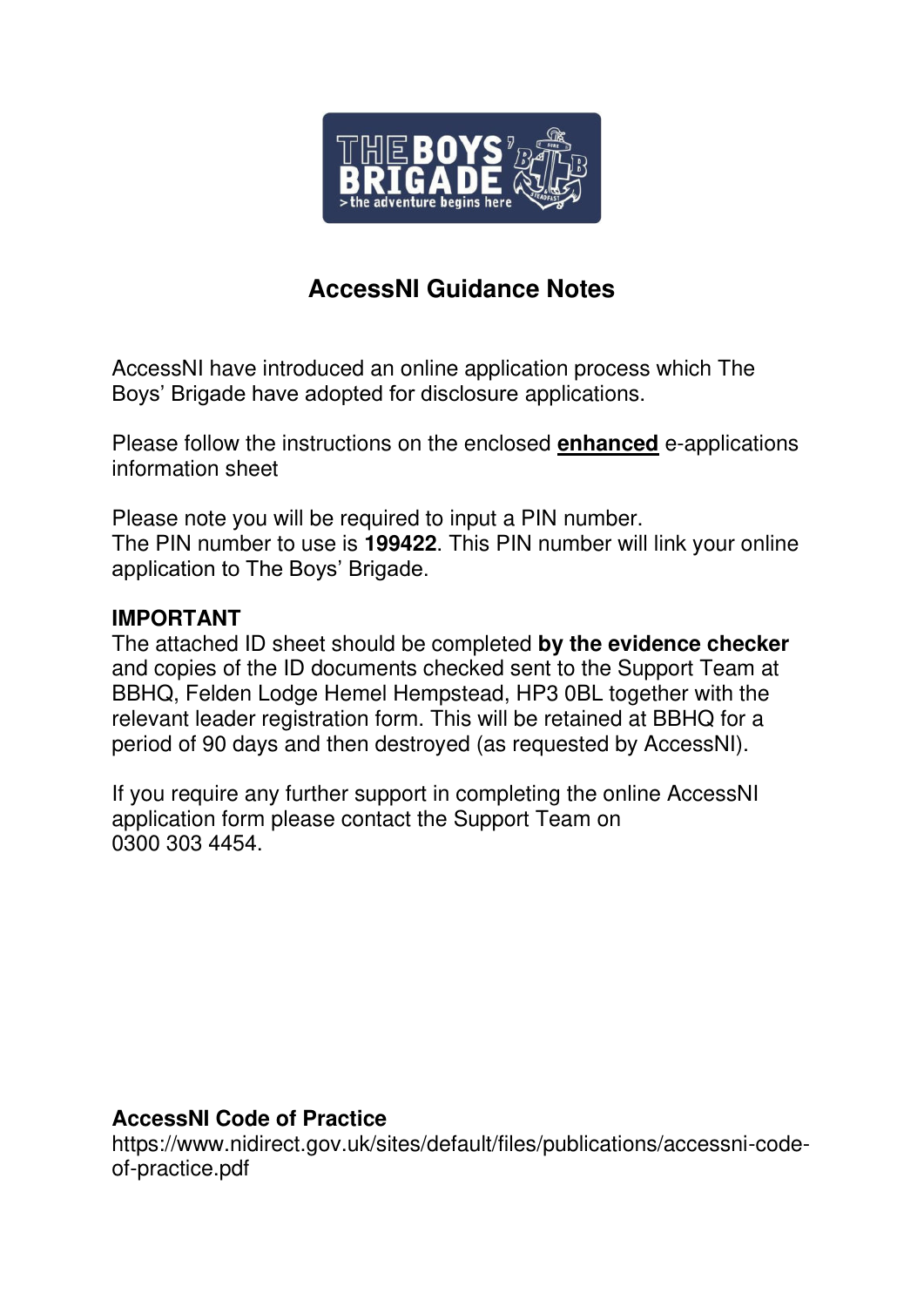

# **ID VALIDATION FORM**

### **PLEASE PROVIDE ORIGINAL DOCUMENTATION (NO PHOTOCOPIES) TO YOUR COMPANY CAPTAIN, CHAPLAIN OR BATTALION OFFICE BEARER, WHO SHOULD VERIFY, COMPLETE AND SIGN THIS FORM. PLEASE DO NOT SEND ANY ORIGINAL DOCUMENTATION TO BBHQ – PHOTOCOPIES ONLY**

### **Valid Identification Documents**

Three documents must be produced in the name of the applicant; one from Group 1 and two from Group 1 or 2a or 2b. At least one document must show the applicant's current address. If this is not possible, then four documents from Group 2a and 2b should be produced, one of which being a birth certificate issued after the time of birth. One document must show the applicant's current address.

**Please tick the appropriate boxes to indicate what ID has been checked**.

Name of Applicant:

Date ID Check carried out:

I confirm I have seen the original ID documents as indicated below.

Signed :

Name (Capitals):

Position:

|                            | <b>GROUP 1</b>                                                                                                                                                                                                   |                  | <b>GROUP 2a (continued)</b>                                                                                                                                                                                    |                            | <b>GROUP 2b (continued)</b>                                                                                                                                                                                                         |
|----------------------------|------------------------------------------------------------------------------------------------------------------------------------------------------------------------------------------------------------------|------------------|----------------------------------------------------------------------------------------------------------------------------------------------------------------------------------------------------------------|----------------------------|-------------------------------------------------------------------------------------------------------------------------------------------------------------------------------------------------------------------------------------|
| □<br>$\Box$<br>$\Box$      | Current Passport (any Nationality)<br>Biometric Residence Permit (UK)<br>Current Driving Licence photocard<br>(full or provisional) (UK, ROI, Isle of<br>Man, Channel Islands or any EEA<br>country)             | $\Box$           | Immigration document, visa or work<br>permit (issued by a country outside<br>the EEA - valid only if the applicant is<br>working in the country that issued the<br>document)                                   | $\Box$<br>$\Box$<br>$\Box$ | Issued in the last 12 months only<br>Mortgage Statement (UK or EEA)<br>Financial statement, for example<br>ISA, pension or endowment (UK)<br>P45/60 Statement (UK and Channel<br>Islands)                                           |
| Ш                          | Birth Certificate (UK, Isle of Man or<br>Channel Islands) issue at time of birth                                                                                                                                 |                  | <b>GROUP 2b</b>                                                                                                                                                                                                | $\Box$                     | Land and Property service rates<br>demand (NI only)                                                                                                                                                                                 |
| □                          | Long Form Irish Birth Certificate -<br>issued at time of registration of birth<br>(ROI)                                                                                                                          | □                | Issued in the last 3 months only<br>Credit card statement (UK, EEA)                                                                                                                                            | $\Box$                     | Council tax statement (Great Britain<br>and Channel Islands)                                                                                                                                                                        |
| □                          | Adoption certificate (UK, Isle of Man<br>or Channel Islands)                                                                                                                                                     | $\Box$<br>□      | Bank or building society statement<br>(UK, EEA)<br>Bank or building society statement<br>(Outside EEA) (Branch must be in<br>the country where the applicant lives                                             | $\Box$<br>$\Box$<br>□      | Must be valid at time of checking<br><b>EU National ID card</b><br>60+ or Senior (65+) SmartPass<br>issued by Translink (NI)<br>yLink card issued by Translink (NI)                                                                 |
|                            | <b>GROUP 2a</b>                                                                                                                                                                                                  | $\Box$           | and works)<br>Bank or building society account                                                                                                                                                                 | П                          | Cards carrying the PASS<br>accreditation logo (UK, Isle of Man,                                                                                                                                                                     |
| $\Box$<br>$\Box$<br>$\Box$ | Birth Certificate (UK, ROI, Isle of Man<br>or Channel Islands) issued after time<br>of birth<br>Marriage/Civil Partnership Certificate<br>(UK, ROI, Isle of Man or Channel<br>Islands)<br>HM Forces ID Card (UK) | $\Box$<br>□<br>□ | opening confirmation letter (UK, EEA)<br>Utility bill (not mobile phone) (UK,<br>EEA)<br>Benefit statement, for example Child<br>Benefit, Pension etc (UK, Channel<br>Islands)<br>Central or local government, | $\Box$                     | Channel Islands)<br>Letter from head teacher or further<br>education college principal (UK for<br>16 - 19 year olds in full time<br>education - only used in exceptional<br>circumstances if other documents<br>cannot be provided) |
| $\Box$                     | Firearms Licence (UK, Channel<br>Islands and Isle of Man)                                                                                                                                                        |                  | government agency, or local council<br>document giving entitlement, for                                                                                                                                        | □                          | Letter of sponsorship from future<br>employment provider or voluntary                                                                                                                                                               |
| □<br>□                     | Electoral ID Card (NI only)<br>Current driving licence photocard (full<br>or provisional). All countries outside<br>the EEA                                                                                      |                  | example from Department for Work<br>and Pensions, the Employment<br>Service, HMRC (UK and Channel<br>Islands)                                                                                                  |                            | organisation (non UK or non-EEA<br>only for applicants residing outside<br>UK at time of application)                                                                                                                               |
| $\Box$                     | Current driving licence (full or<br>provisional paper version, if issued<br>before 1998) (UK, Isle of Man,<br>Channel Islands, EEA)                                                                              |                  |                                                                                                                                                                                                                |                            |                                                                                                                                                                                                                                     |

## **Please return this form and copies of ID checked to the Support Team at BBHQ**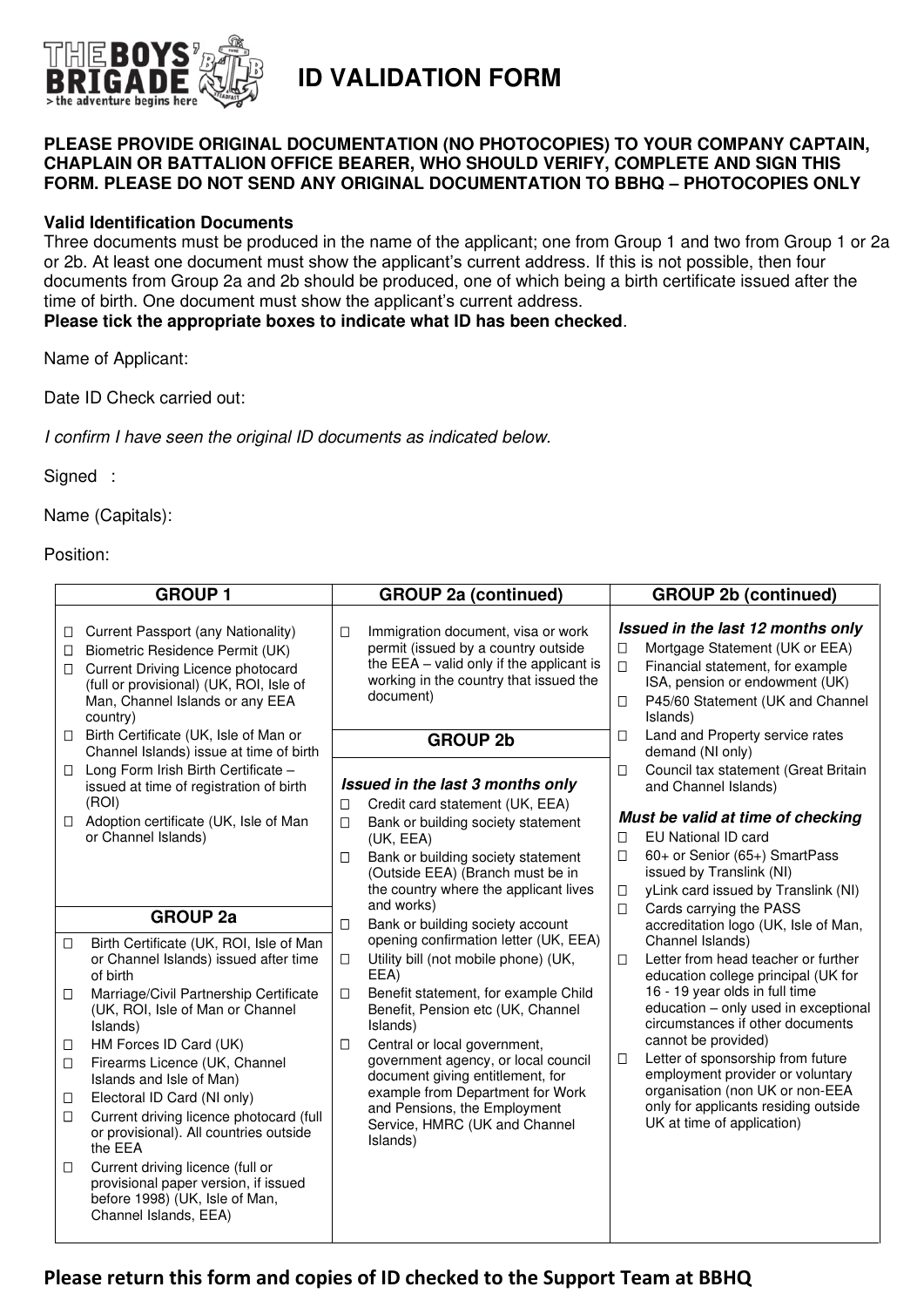# **CREATE AN ACCOUNT ON NIDIRECT**



- 1. You will be required to create an account on the NI Direct portal in order to apply to AccessNI for the following on-line services:-
	- Enhanced check
	- Standard check
	- Basic check (through a Responsible Body)
	- Initial Registration
	- Add Countersignatory
- 2. Account creation on NI Direct is a very straightforward process that should take less than 1 minute to complete. Simply follow the steps below:-

#### **Step 1**

To commence, click the following link:-

<https://accessni.nidirect.gov.uk/Account/LogIn>

The following page will appear:-

| nidirect<br>government services                           | AccessNI                                      |
|-----------------------------------------------------------|-----------------------------------------------|
| <b>Log in to AccessNI</b><br>* Indicates a required field |                                               |
| Log in<br>$\star$ Email                                   | <b>Create an account</b><br>Create an account |
| * Password                                                |                                               |
| I've forgotten my password<br>Request activation email    |                                               |
| Log in                                                    |                                               |

You should click on the **Create an account** button. You will be taken to the Registration page where you will be required to provide the following information:-

- Email address this is the email address you will have to use each time you log into your NI Direct Account
- Password this must be at least 6 characters and contain at least one number
- Confirm password
- Secret question for example, "what is the name of my favourite pet?"
- Secret answer for example, insert the pet's name
- First name
- Last name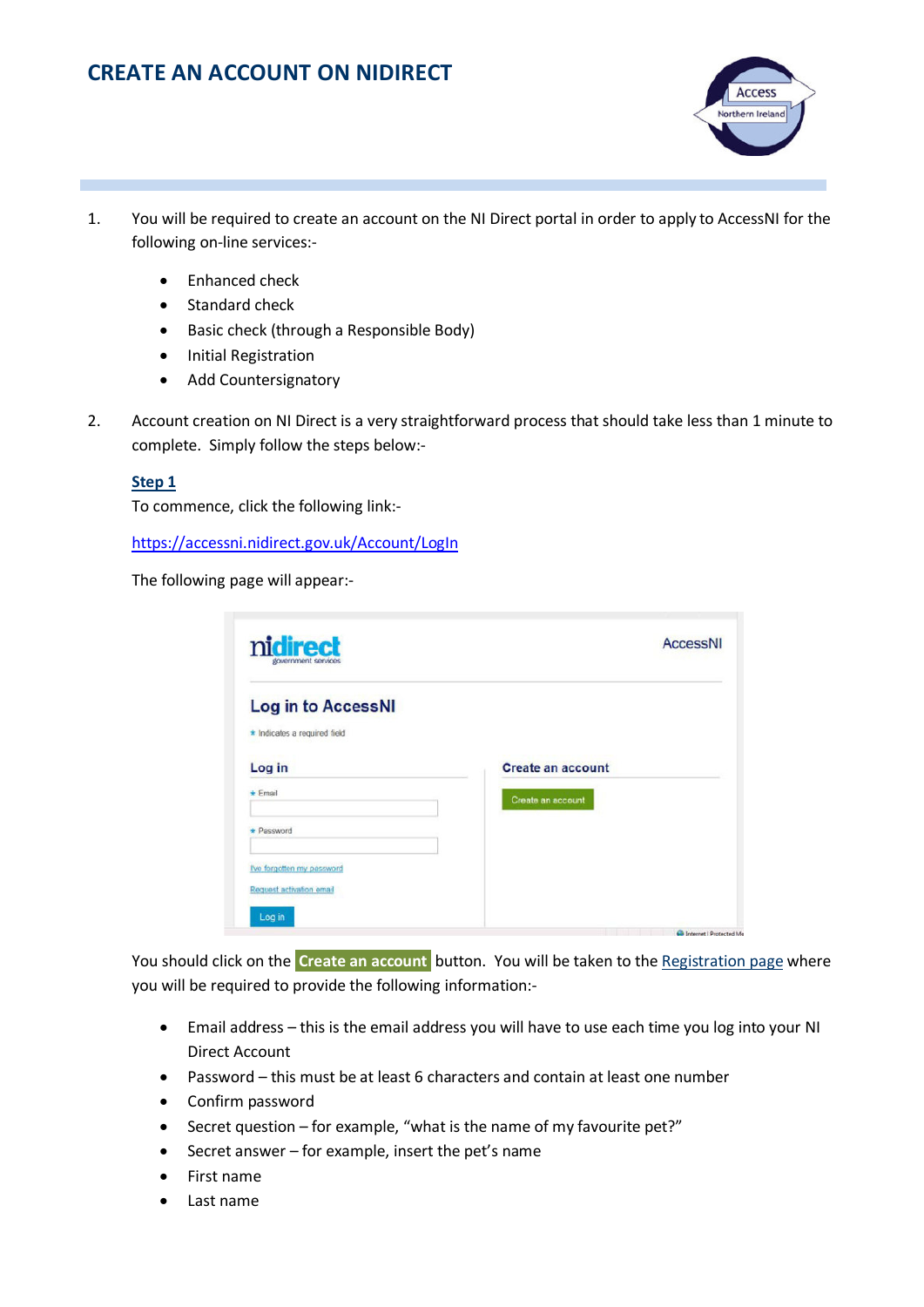Once you have competed these boxes should click the Create account button and the following screen message will appear



#### **Step 2**

Log on to your email account where you will find a new email from AccessNI, the content of which is as follows:-



You should click in link Click here to activate your account. Upon doing so the following screen message will appear:-



- 3. Once you have completed the above short process, you can click on the **AccessNI applications**  button to return to the NI Direct website to commence using the AccessNI on-line services.
- 4. If you require any further assistance with completion of the Form you should either contact the person who asked you to complete the Form, or contact AccessNI on 0300 200 7888.

#### **GUIDANCE END**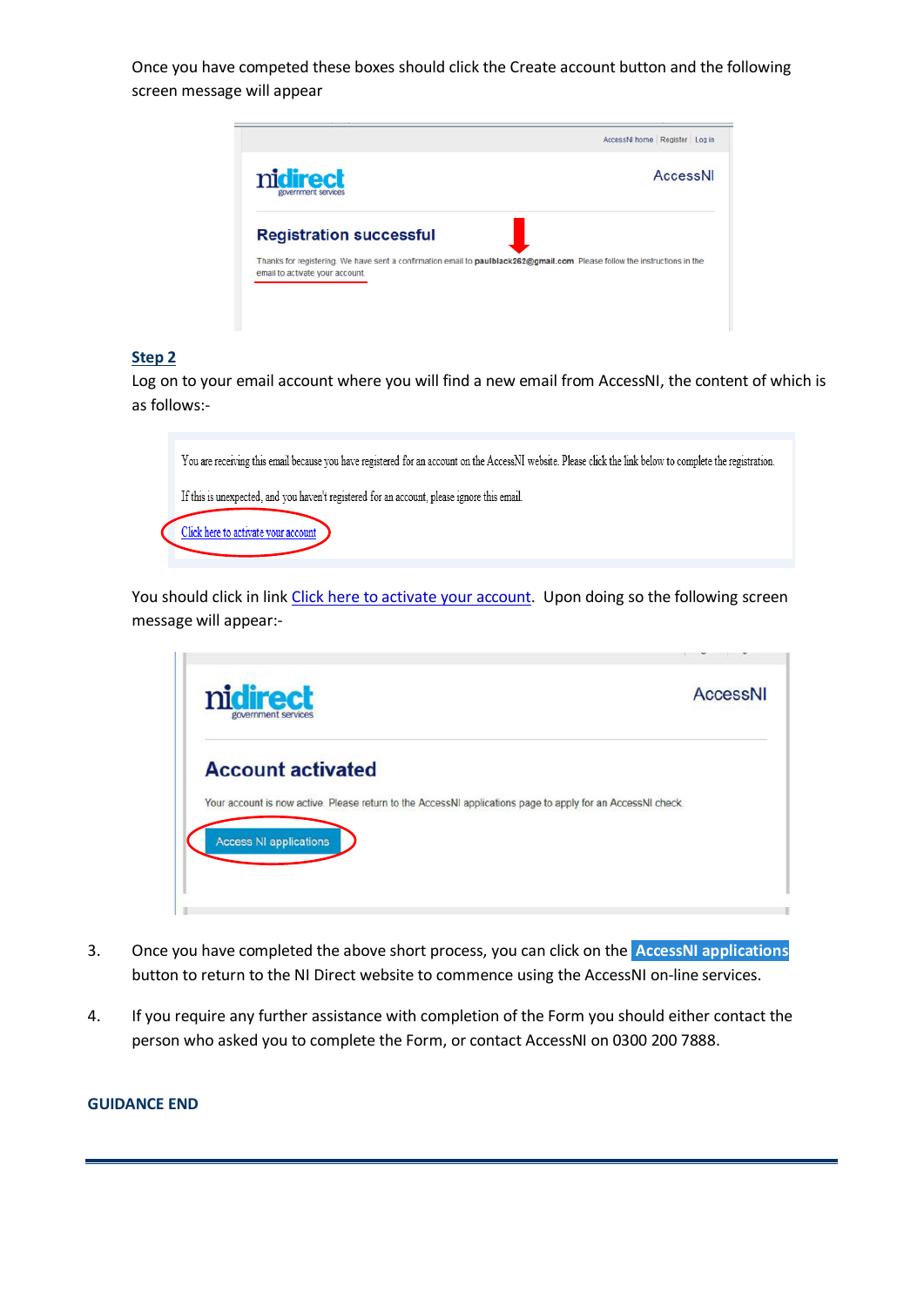# **ENHANCED E-APPLICATIONS**

# **Information for applicants completing an application**



Before you start completing the form, you should have the following information to hand:-

- National Insurance Number (if you have one)
- Driving Licence (if you have one)
- Passport (if you have one)
- Addresses at which you have lived in the past 5 years (along with corresponding dates)
- 1. This e-application form is easy to complete. If you have all the information required it should take less than 5 minutes. Just complete each box as it appears, and follow the instructions on-screen.
- 2. To make an Enhanced Disclosure [ED] application to AccessNI on-line, you must first go to AccessNI Applications page on the NI Direct website, [www.nidirect.gov.uk/accessni.](http://www.nidirect.gov.uk/accessni) Select the option Apply for an enhanced check through a registered body. You will be taken to following web page.

| NEWSPOOM:                                                                                                                              | Chip pan fire safety advice                                                                                                                                         |  | $\mathbf{u}$ | Finis site sets cookies<br>encere information              |             |
|----------------------------------------------------------------------------------------------------------------------------------------|---------------------------------------------------------------------------------------------------------------------------------------------------------------------|--|--------------|------------------------------------------------------------|-------------|
|                                                                                                                                        | You are here: Crime, justice and the law > Accessibil Criminal record checks > Accessibil applications >                                                            |  |              |                                                            |             |
|                                                                                                                                        | Apply for an enhanced check                                                                                                                                         |  |              | <b>About AccossNI</b>                                      | ⋗           |
|                                                                                                                                        | through a registered body                                                                                                                                           |  |              | <b>AccessNI applications</b>                               | $\check{ }$ |
| Enhanced checks disclose spent and unspent convictions, cautions from<br>the Criminal Records Viewer and the Police National Computer, |                                                                                                                                                                     |  |              | * Apply for an enhanced check<br>through a registered body |             |
|                                                                                                                                        | Information held by the Disclosure and Barring Service and any relevant<br>information hold by the police. Enhanced checks are only available if                    |  |              | * Apply for a basic check as an<br>inclusional             |             |
|                                                                                                                                        | requested by an AccessNI registered organisation.<br><b>Before you start</b>                                                                                        |  |              | . Apply for a basic check through a<br>responsible body    |             |
|                                                                                                                                        | Apply by logging in. If you don't have an account, you can register as part of the<br>application. After registering, you must return to this page to complete your |  |              | * Apply for a standard check through<br>a registered body  |             |
| application.                                                                                                                           |                                                                                                                                                                     |  |              | <b>AccessNI turnaround times</b>                           | ⋗           |
|                                                                                                                                        | Before beginning you must have                                                                                                                                      |  |              | <b>AccessNI individuals</b>                                |             |
|                                                                                                                                        | . the pin number given to you by the person who asked you to complete this form                                                                                     |  |              | <b>AccessNI employers</b>                                  |             |
|                                                                                                                                        | · your address(es) for the last five years<br>· your national insurance number                                                                                      |  |              | <b>AccessNI</b> application<br>forms                       |             |
|                                                                                                                                        | . your driving licence and passport numbers if you have these documents                                                                                             |  |              | <b>AccessNI checks</b>                                     |             |
|                                                                                                                                        | Apply for an enhanced check                                                                                                                                         |  |              | <b>AccessNI filtering</b>                                  |             |
|                                                                                                                                        |                                                                                                                                                                     |  |              | AccessNI advice<br>complaints and disputes                 |             |
|                                                                                                                                        | Other ways to apply                                                                                                                                                 |  |              | Find an Umbrella body                                      |             |
|                                                                                                                                        | You can also apply by completing paper forms supplied by your employer.                                                                                             |  |              | AccessNI fair treatment                                    |             |

- 3. Click on **Apply for an enhanced check >** . If you have previously submitted an AccessNI application and already have an account, you can directly log in to this. If not, you will have to create an account; creating an account means that you can track the progress of your application. Separate guidance is available on creating an account.
- 4. The create account/log in page is as follows:-

|                                                           | AccessNI home Register Log in |
|-----------------------------------------------------------|-------------------------------|
| nidirect<br>government services                           | AccessNI                      |
| <b>Log in to AccessNI</b><br>* Indicates a required field |                               |
| Log in                                                    | <b>Create an account</b>      |
| * Email                                                   | Create an account             |
| * Password                                                |                               |
| I've forgotten my password                                |                               |
| Request activation email                                  |                               |
| Log in                                                    |                               |
|                                                           | Internet   Protected Mod      |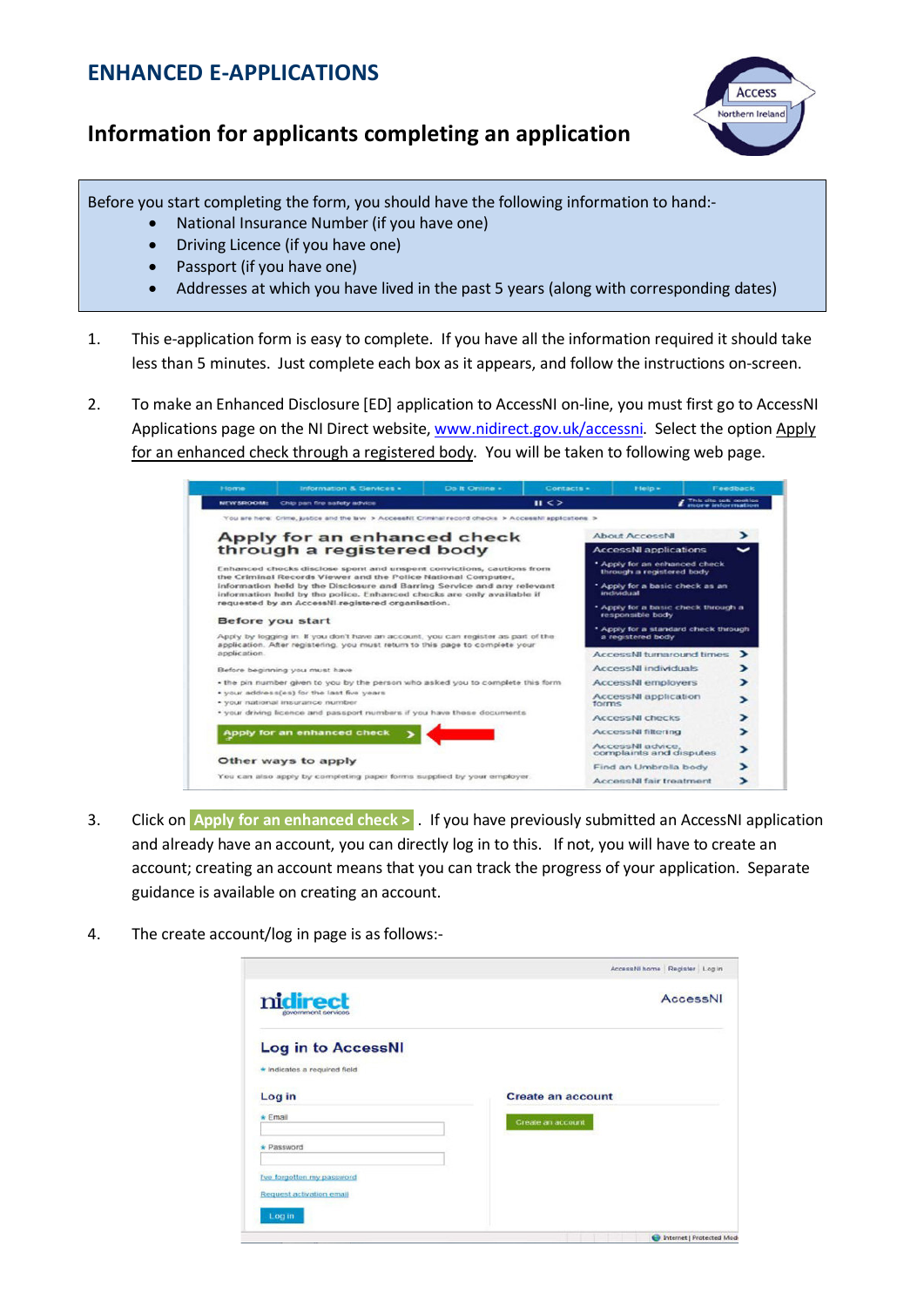5. Once you have created your account you can log in to your account, by keying in your email address and password, and commence processing your application. The system will prompt you for a 6-digit PIN code. This number should already have been provided to you by the person who asked you to complete the application. If not, you should contact that person to obtain their AccessNI PIN.



6. Once the PIN has been entered, and you have clicked the **Next >** button, the system will display the name of the person who asked you to complete the form (Signatory), along with the name of their organisation. If this does not match the details you hold (or expect), it may be that you have keyed in the wrong 6-digit number. In which case, click **< Back** and re-key the number.

| nidirect                                              |                 |
|-------------------------------------------------------|-----------------|
| government services                                   | <b>AccessNI</b> |
| 10                                                    | 12<br>11        |
| <b>Enhanced disclosure - Step 2 of 12</b>             |                 |
| <b>Confirm body</b>                                   |                 |
| The selected body is: Health Support                  |                 |
| Signatory: John Jackson                               |                 |
| Click 'Back' to change the body or 'Next' to continue |                 |
| Next ><br>Back                                        |                 |

- 7. If you are content to proceed, click the **Next >** button. The system will take you to the on-line Application and prompt you to complete your details onto screen. There are a number of screens you will be required to work through, providing details as required. Once you have completed each screen you should click the **Next >** button to continue to the next screen.
- 8. There are a number of features available to assist with the Form completion:-
	- Help is available to explain what information you have to provide for some boxes.
	- The symbol **\*** beside any box indicates that the box must be completed; you will not be able to progress beyond a page if any of these boxes have not been completed.
	- Some of your details used to create your account on NI Direct will automatically populate the relevant boxes on the e-applications, to save you having to re-key these.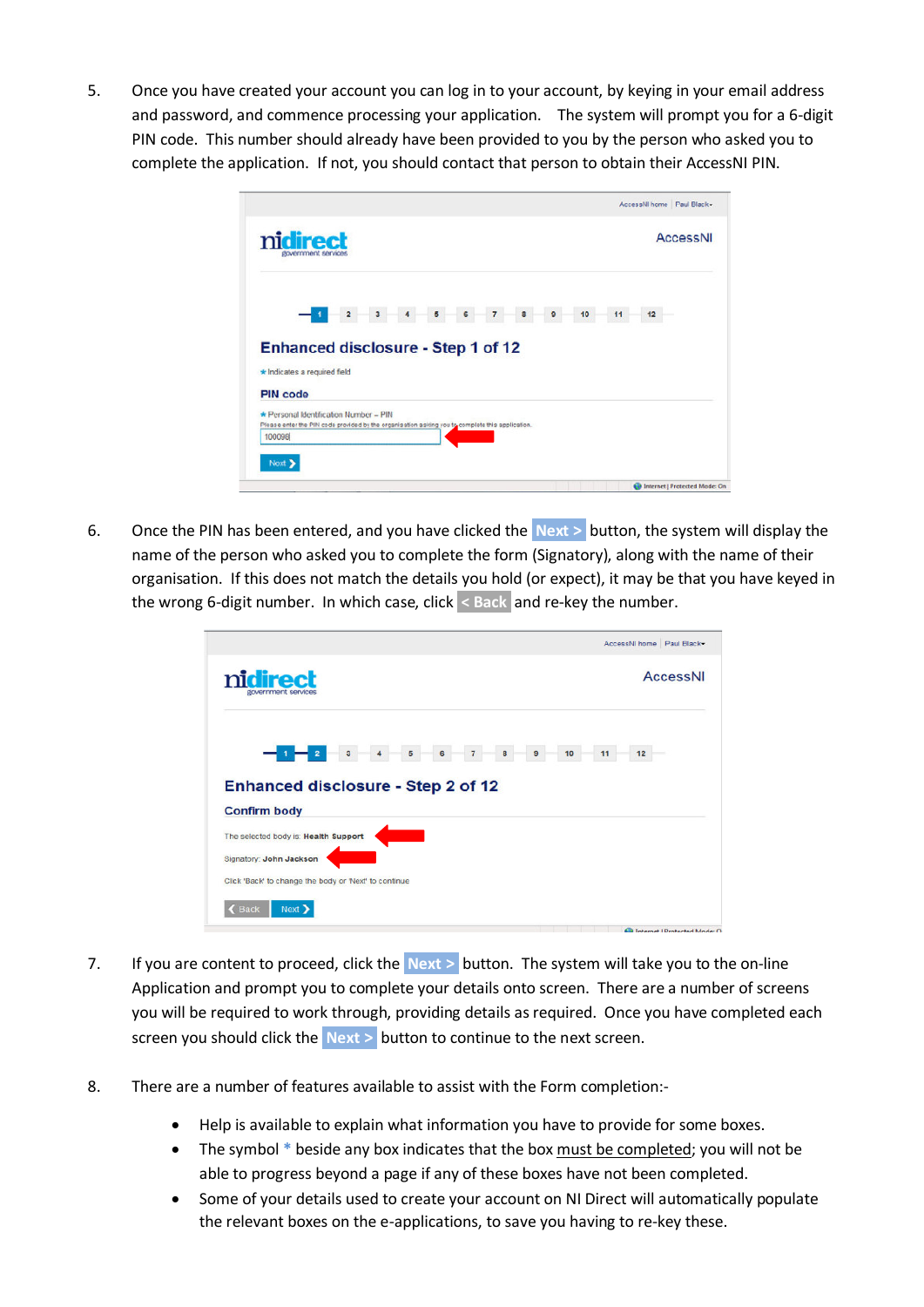- Drop-down buttons are available to allow for quick select, such as title, nationality, etc.
- A postcode look-up facility is available to assist with keying in current and previous address details (this only works for UK post codes).
- You will be automatically logged out of your account after 15 minutes of inactivity.
- The e-application will automatically be saved each time you press the **Next** > button. This means if you haven't completed your application, if you wish, you can pick it up where you left off when you log back in to your account.
- 9. At any stage on the application you can click **< Back** in order to amend / correct the information you have provided.
- 10. The final page in this part of the process is the Confirmation page.

| rlirect                                                                                                                                                                               | AccessNI |
|---------------------------------------------------------------------------------------------------------------------------------------------------------------------------------------|----------|
|                                                                                                                                                                                       |          |
| <b>Enhanced disclosure - Step 12 of 12</b>                                                                                                                                            |          |
| <b>Confirmation</b>                                                                                                                                                                   |          |
| Thank you. You have been sent a confirmation email.                                                                                                                                   |          |
| This stage of your application for an enhanced check is now complete. Your case reference number is: 1000000337. Your case has<br>been forwarded to Health Support for authorisation. |          |
| Once approved by the signatory, your application will be forwarded to AccessNI for further processing. From the date of receipt of<br>the application, AccessNI aims to issue:        |          |
| · 70 per cent of Enhanced Disclosure Certificates within 14 calendar days                                                                                                             |          |
|                                                                                                                                                                                       |          |
| · 90 per cent of Enhanced Disclosure Certificates within 28 calendar days                                                                                                             |          |
| - 99 per cent of Enhanced Disclosure Certificates within 60 calendar days                                                                                                             |          |

- 11. As indicated in the screen print above, your case reference number is provided on this screen. You should print this screen and keep the number safely in case you need to ask questions about your application. This number will also be displayed on your disclosure certificate, which will be posted out to you once AccessNI has completed its work. You will also have received an email to confirm that this part of the disclosure process has been completed and your case has been forwarded to the appropriate body for approval.
- 12. You can track the progress of your application either by clicking on the highlighted link on the page above or on the same link at the bottom of the e-mail that is sent at this stage in the process.
- 13. If you require any further assistance with completion of the e-application you should either contact the person who asked you to complete the Form, or contact AccessNI on 0300 200 7888.

#### **GUIDANCE END**